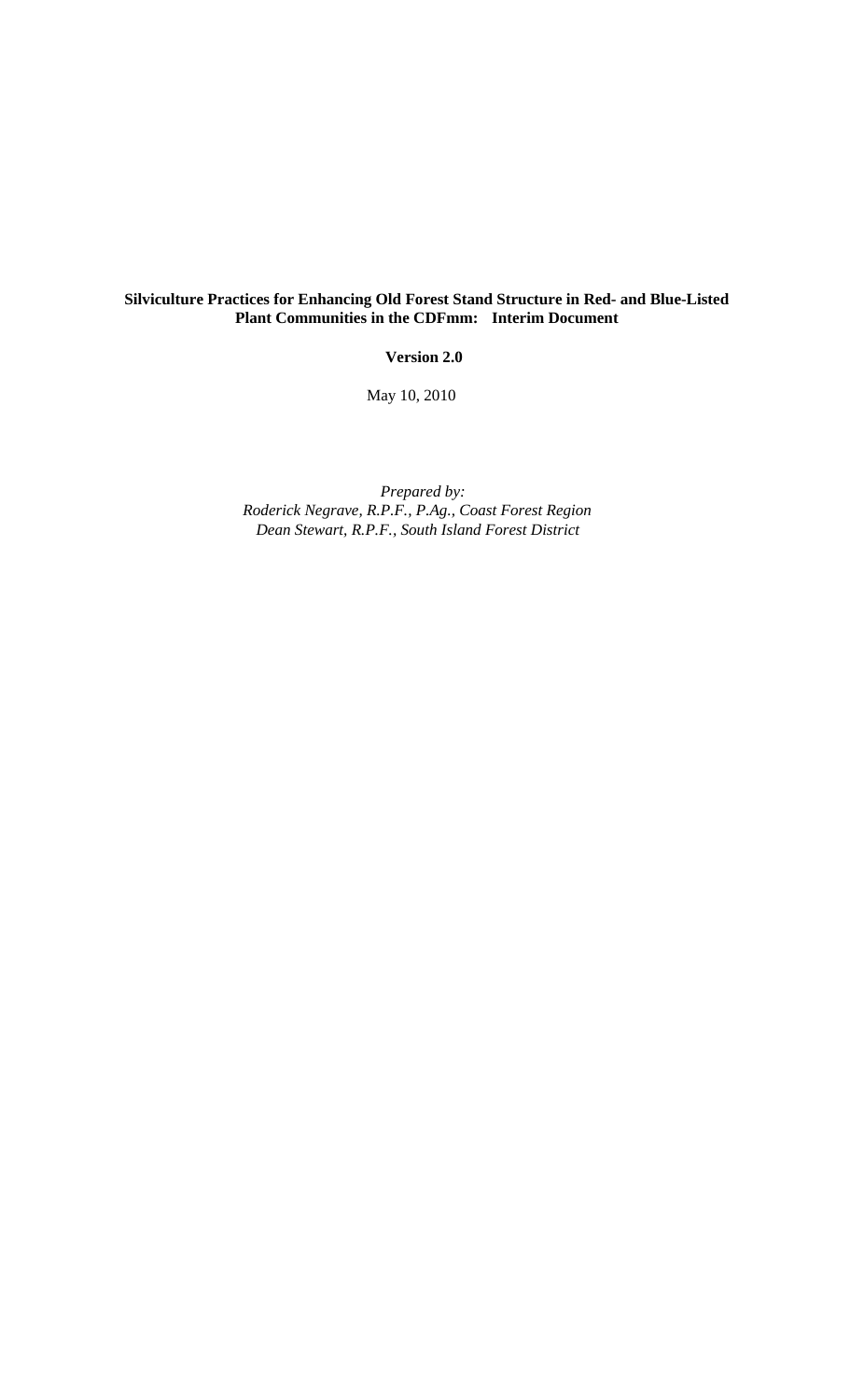## *Acknowledgements:*

We would like to acknowledge and thank the following people for their assistance through the planning and review of this document:

 Carmen Cadrin, Conservation Data Centre, Ministry of Environment Mary Jo Hamey, Ministry of Environment Andy MacKinnon, Coast Forest Region, Ministry of Forests and Range Dr. Sari Saunders, Coast Forest Region, Ministry of Forests and Range Kevin Telfer, Ministry of Environment Craig Wickland, Coast Forest Region, Ministry of Forests and Range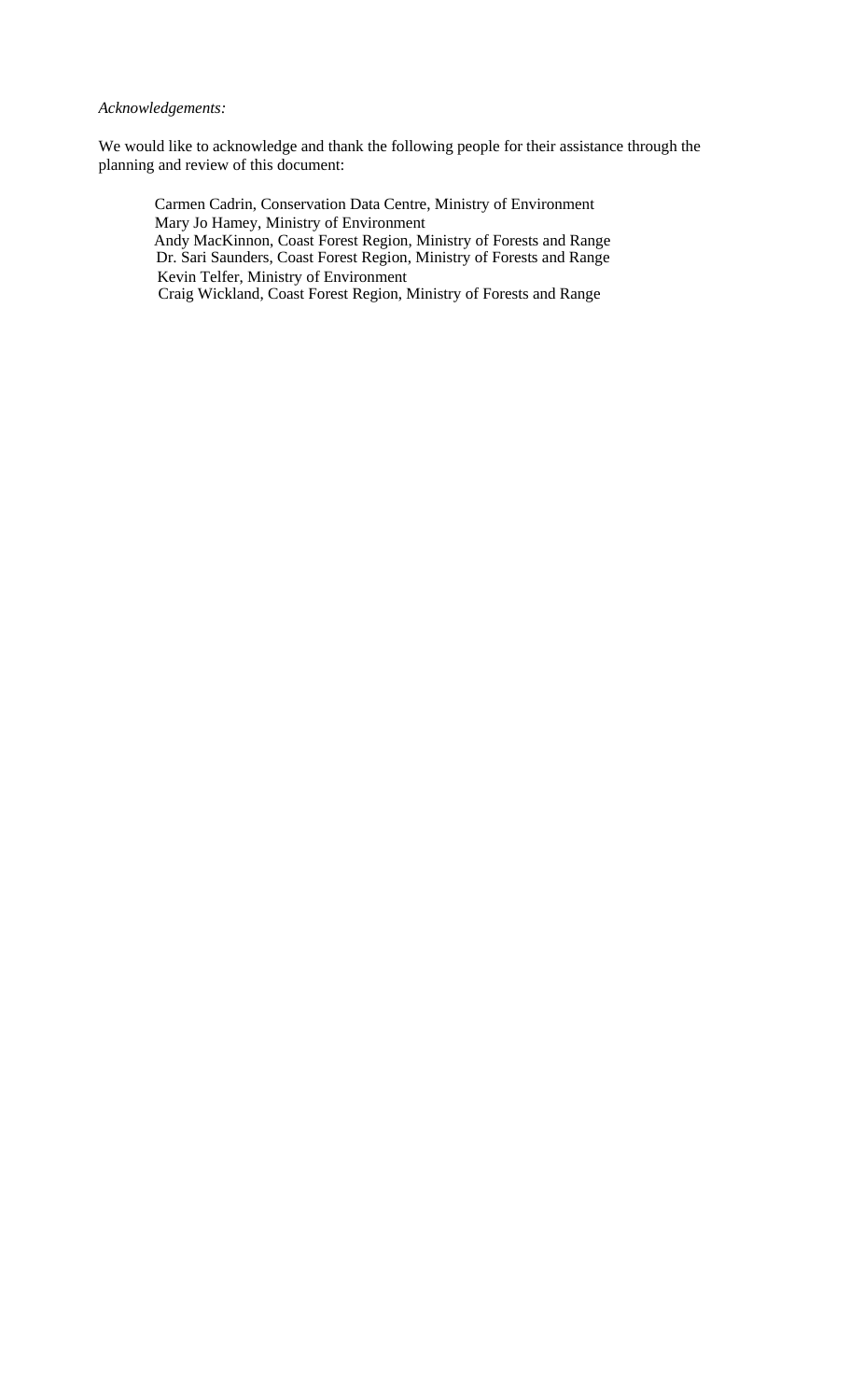## **Contents:**

- A. Introduction
- *B. CDFmm Red and Blue Listed Plant Communities Backgrounder*

# *C. Planning*

- *D. Practices* 
	- *1. Target structural traits*
	- *2. Strategies for maintaining structural diversity in stands with high conservation value*
	- *3. Strategies to recruit structural diversity and old-forest traits in structurally homogenous stands*

*E. References*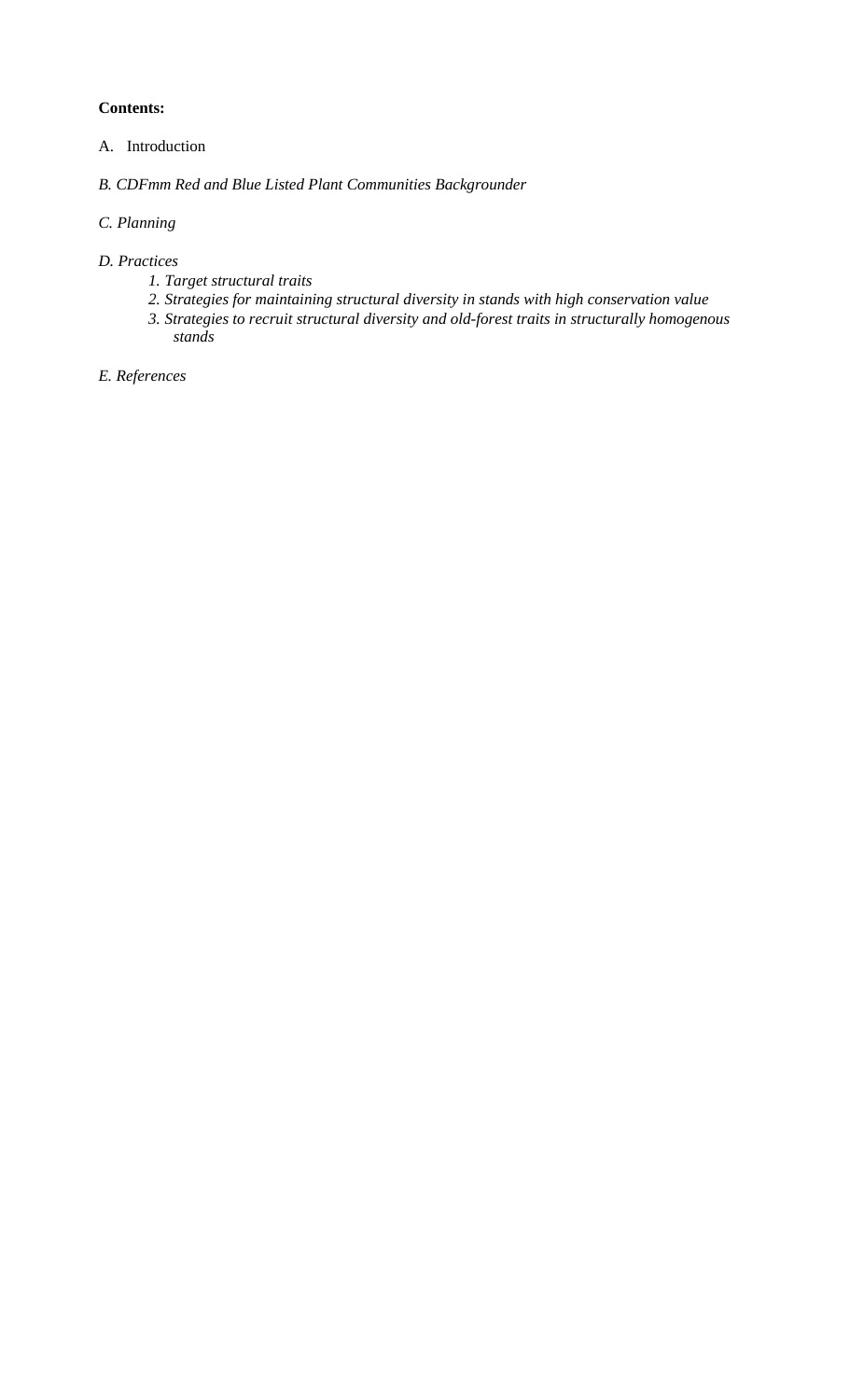## *A. Introduction*

This document has been prepared and released as an interim document to provide guidance to practicing professional foresters who are tasked with preparing plans and prescriptions for clients with tenure under the Forest Act in the Coastal Douglas-fir biogeoclimatic zone (CDFmm). These foresters are tasked with professional responsibilities for developing plans and prescriptions on crown land which balance the needs and tenure rights of their clients with that of public expectations and species at risk.

It is not intended that this document provide legal advice or details towards a conservation strategy, nor to apply a prescriptive approach to any plans or prescriptions. Neither is it intended to suggest that further land use decisions are or are not required in the CDFmm. This document is solely intended to provide advice on retaining the ecological functions of older and mature forest conditions and to suggest methods for increasing the representation of older and mature forest structures within the CDFmm on provincial forest lands.

The document was first presented as a draft in October 2007. Comments were received until October of 2009 and the document was refined from these.

## *B. CDFmm RED AND BLUE LISTED PLANT COMMUNITIES BACKGROUNDER*

The Ministry of Environment (MOE), Conservation Data Center (CDC), considers 29 plant communities (or "ecological communities") in the Coastal Douglas-fir (CDFmm) biogeoclimatic zone as red listed. The CDC conducts conservation status assessments on species and ecological communities in BC, and has determined that these 29 associations have a status rank of S1, S2 or range S1S2. The information for the entire list of ecological communities can be found on the CDC website at: www.env.gov.bc.ca/cdc/ and the BC Species and Ecosystems Explorer http://www.env.gov.bc.ca/atrisk/toolintro.html. Included in that list are the zonal plant association of Douglas- fir/ dull Oregon-grape and the Douglas-fir / oniongrass association. These communities have both been listed under the *Forest and Range Practices Act* (FRPA) Identified Wildlife Management Strategy (IWMS).

The CDC, Forest Practices Board, Registered Professional Biologists, Registered Forest Professionals and members of the public have raised concerns that these red listed plant communities are at risk of extirpation due to a variety of activities including forest harvesting. According to the Draft Status of Biodiversity in B.C. (May 2007) the ecosystem loss of the CDF zone is measured at almost half of the mapped zone (e.g. 1310 km2 remaining). Within the CDFmm there is a lack of adequate biodiversity representation of mature or old forest condition. Less than 1% of this biogeoclimatic zone meets these conditions. These red-listed plant communities are largely restricted to mature and old forests: with only the current 1% of the land base as mature and old forest, these plant communities will continue to be listed as 'at risk'. Private lands account for 90% of the zone, 3% is contained in parks and protected areas and the remaining 7% are fragmented parcels of crown land. The 1987 Brundlandt Report made a general recommendation that 12% of land be protected from use for biodiversity conservation. Protecting all of the remaining Crown lands and allowing them to become mature and old forests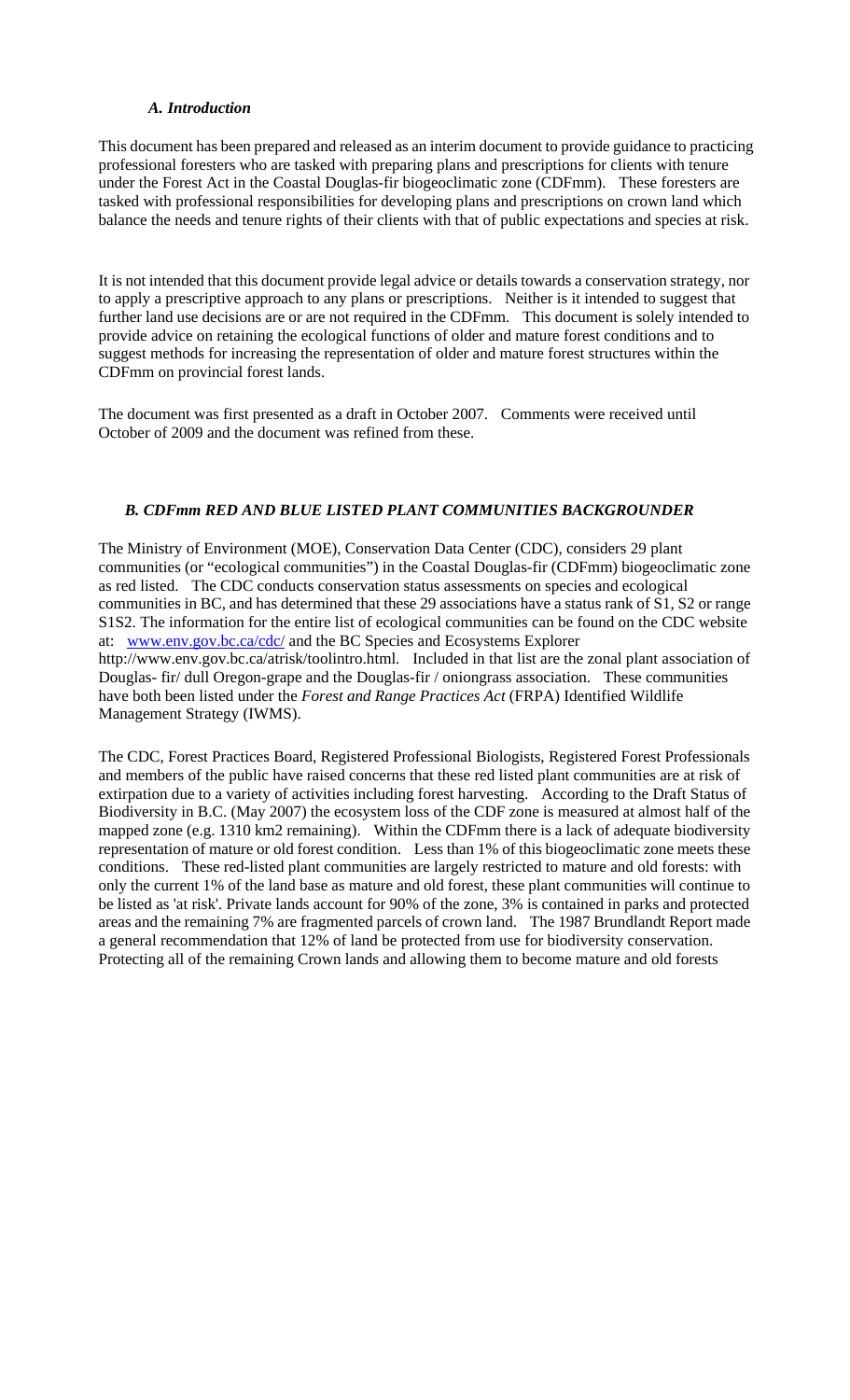would provide a maximum of 10% towards biodiversity representation. Further assessments are required to evaluate those crown lands as being suitable for meeting a conservation strategy. Private lands are threatened by urban and rural development, agriculture, forest harvesting, and the introduction and spread of invasive plant species. Long term survival of non-tree biodiversity and non-forested ecosystems is dependent on the ecological integrity of the forest matrix. Stewardship of the remnant forests in the CDF and recruitment of older forest is critical and needs to be accompanied by strategies on the private land base.

In 2005 the Forest Practices Board (FPB) complaint investigation and subsequent report, 040555, addressed Logging and Conservation of Endangered Plant Communities on Vancouver Island. In their report the FPB concluded that *"it was not reasonable for the district manager to be satisfied that the plan amendment would adequately manage and conserve red-listed plant communities in the CDF without a site assessment"*. The report, recommendations, and government agency responses can be found at: http://www.fpb.gov.bc.ca/news/releases/2005/08-16.htm.

Previously the *Forest Practices Code of BC Act* (FPC) and now the *Forest and Range Practices Act*  (FRPA) establish the legal framework for the content of plans and prescriptions, and establishes the criteria for the Delegated Decision Maker (DDM) to evaluate and approve operational plans. One of the recommendations arising from the FPB report was that the *"South Island Forest District should ensure that assessments are conducted on proposed cut blocks in RMZ 34 within the CDF, before further harvesting is approved in this ecosystem"*. Where determinations are pending South Island Forest District staff has been working with the MOE and the CDC to undertake assessments for the two plant communities listed under IWMS. While there are no legal requirements for a licensee to conduct these assessments a licensee may voluntarily complete an assessment in support of the decision making process. A copy of the Assessment Protocol will be posted to the web site as soon as possible. The protocol is completed for only two site series, (01 and 03), and should be adapted for the other site series associated with natural ecosystems. In general, parcels that are assessed as FAIR and GOOD through the protocol are the highest ranked element occurrences present in the provincial forest. CDF element occurrences are locations that contribute to the survival of the CDF by providing places that are re-establishing natural ecological communities. Foresters are encouraged to retain existing element occurrences to develop naturally over the long term, and to use harvest opportunities in young dense stands to hasten the formation of mature structure to create element occurrences of CDF ecosystems.

The *Foresters Act* outlines the role of forest professionals in preparing plans and prescriptions. While there is no legal requirement for a licensee to complete an assessment for red listed plant communities, there may be a professional responsibility. Forest professionals should be aware that "Professional Reliance Guidance Papers" are posted on the Association of British Columbia Forest Professionals (ABCFP) website at: www.abcfp.ca/publications\_forms/publications/committee\_reports.asp. While not a complete list, ABCFP related bulletins are "Managing for Species at Risk: What are a Forest Professionals Responsibilities", and "Interpreting the Public's Interest".

There is a diverse range of opinions on how to manage forests for biodiversity within the CDFmm. Forest Professionals need to be familiar with the issues and the challenges associated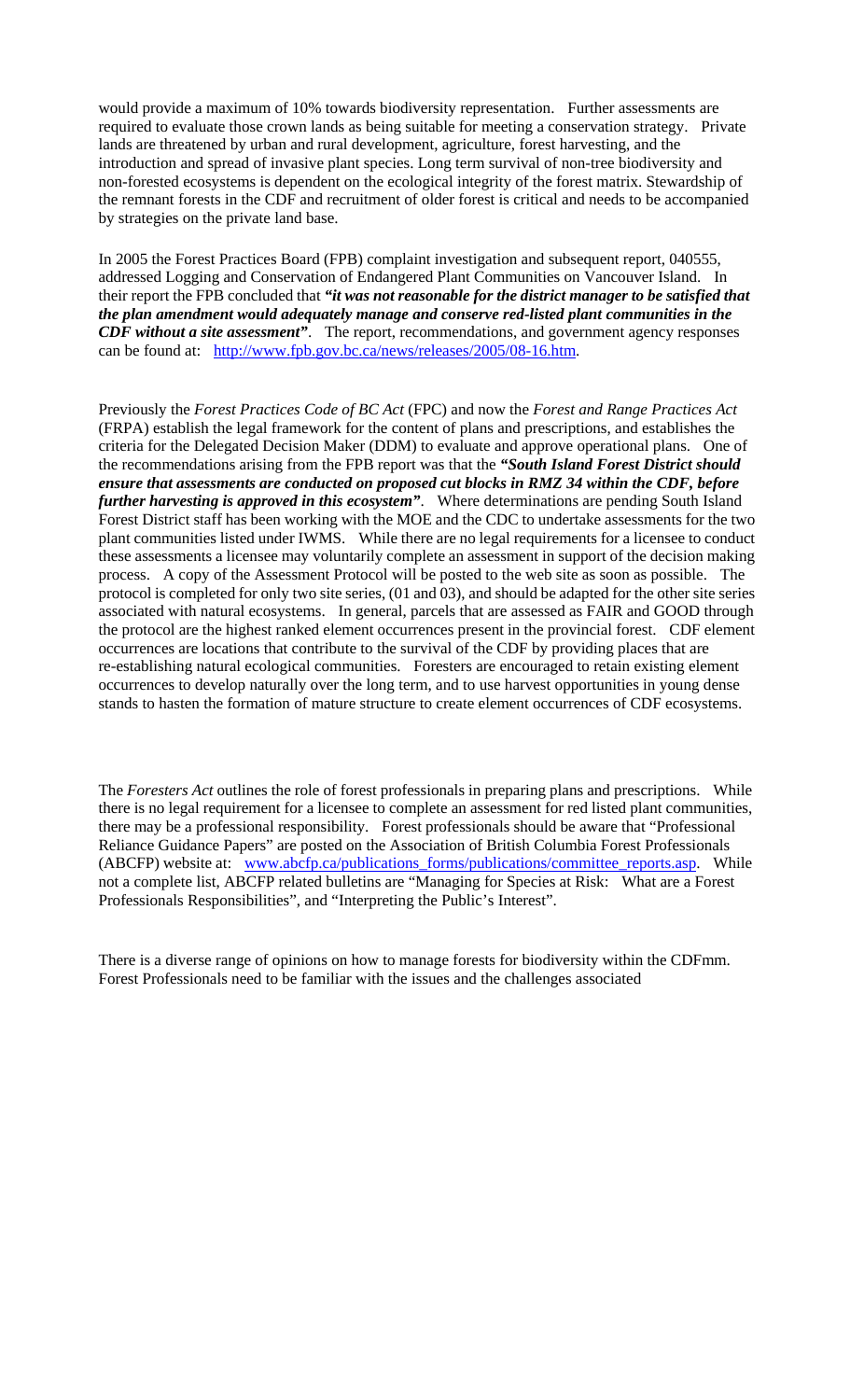with forest management of red listed plant communities in the CDFmm. This silviculture practices paper is intended to give Forest Professionals a sense of the issue and provide some information of what to consider when preparing plans and prescriptions on Crown forest lands.

## *C. Planning*

The fundamental planning issue about managing for red- and blue-listed plant communities in the CDFmm is that these communities are well developed in mature and old forests but are not well developed in younger second-growth forests. Most of the CDFmm landscape, and adjacent areas, such as the CWHxm1 and 2, is dominated by these younger second-growth forests. Very few mature and old forests still exist in the CDFmm. Therefore, in order to manage for red- and blue-listed communities, we need to make young forests resemble older forest more quickly. The key to this is to manage for structure. Although incomplete, a few important considerations include:

- Management objectives that aim to increase the structural diversity within second growth stands while coordinating with adjacent and local features, where possible.
- Extended rotations exceeding 80 years of age are more likely to recruit mature and old-growth features into stands (Blackwell *et al.* 2002). Priorities for WHAs are mature or old forests as described by Pojar, Flynn and Cadrin, described as structural class 6, or 7. Plant community characteristics are defined as structural stage 5 and greater, with a comment that more structurally complex stands, usually >80 years may qualify. Their recommendation is that in order to sustain the viability of this forested community and retain the wildlife habitat values, all of the remaining stands greater than 140 years should be protected as well as a large proportion of younger stands to provide recruitment for older forest. Maintain or restore occurrences to as natural a state as possible and practical. In this context, "natural" means that the plant community has few non-native plants, has not been recently disturbed by human activity, and cycles freely through successional stages in response to natural disturbances. The Ministry of Forests vegetation classification can be used to predict the natural species composition expected at climax in these ecosystems, with the exception of non-native plants. Most remaining occurrences of the Douglas-fir—dull Oregon grape communities within the CDF are younger secondary forests.
- Stands with existing vertical complexity that are serving as element occurrences should be retained for CDF representation over the long term.
- Harvest opportunities, such as commercial thinning or other non-clear-cut harvesting systems, should be sought in young, dense, homogenous stands to hasten the development of mature structure with an objective to maintain a CDF element occurrence over the long term.
- Invasive species need to be monitored and controlled.
- Fewer roads and larger road less areas are better than dense road networks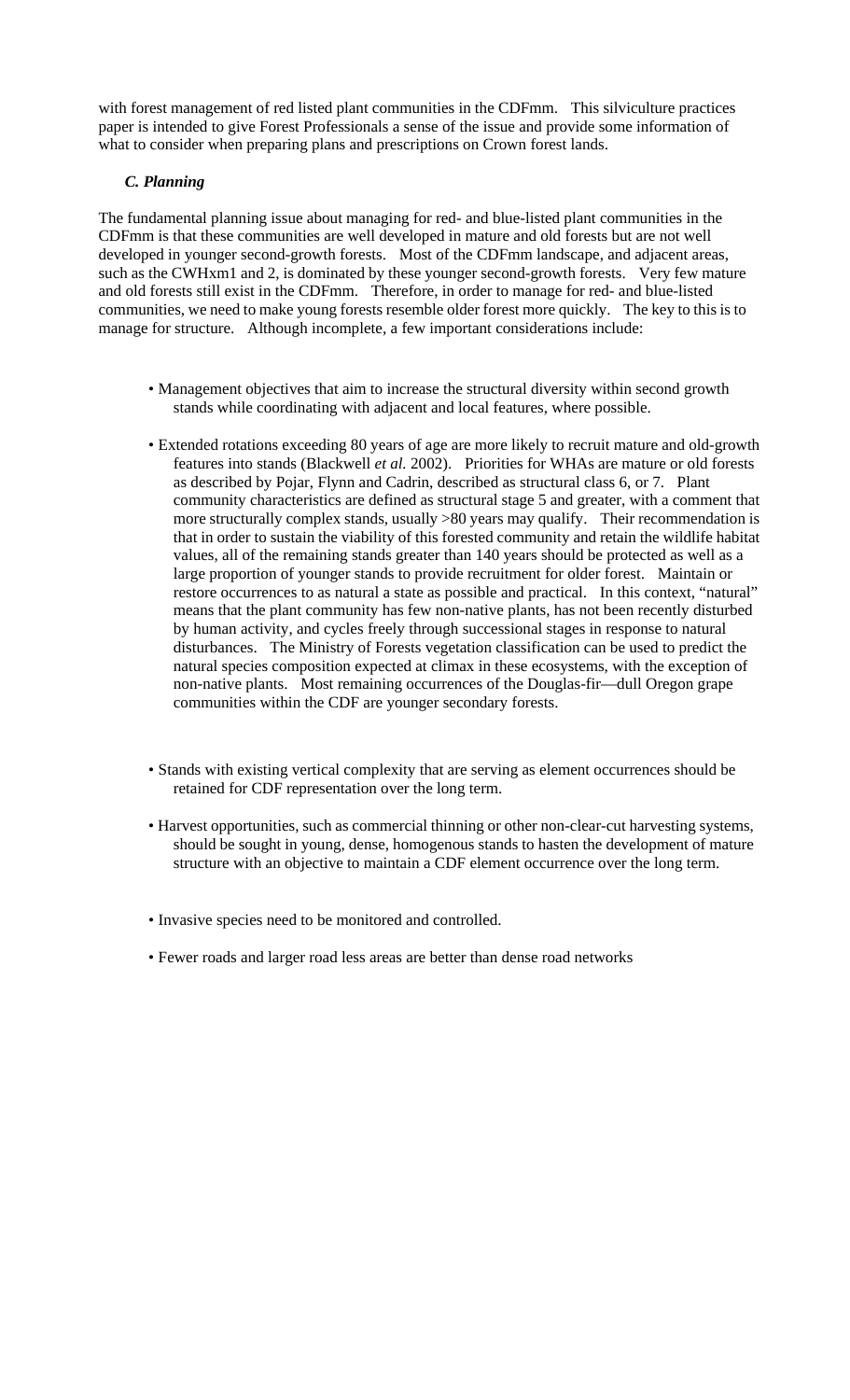- Coordinate with existing natural features. The ideal conservation situation is a series of protected areas linked continuously by lightly-impacted areas through which core areas can "communicate" with each other.
- Structural attributes provide only some of the habitat that is needed for biodiversity. There is no substitute for time in development of old forest species composition, which takes long periods of time to develop.

## *D. Practices*

### **1) Target structural traits**

The CDF zone was settled by Europeans in the mid  $19^{th}$  century. Fort Victoria was established in the mid 1840s, Nanaimo in the late 1840s and agricultural settlement of the Saanich peninsula in the 1850s. . Logging and fire suppression accompanied settlement and almost all CDF stands post-date logging activities of some sort (Nuszdorfer *et al.* 1991). Detailed description of plant communities only dates from the 1960s and 1970s e.g. Krajina (1965, 1969), Roemer (1972), McMinn, et al, 1976. Some evidence that can be used to infer old forest structure in the CDFmm is from areas known to have not been logged in a variety of areas, although this is limited. A few of the parks that have been sampled in the CDF that are known to have never been, such as Mount Douglas park in Victoria and some properties of the Department of National Defence, including parts of Rocky Point. The effect of suppression of the fire regime on the current versus historic structure of these areas is unclear. Consequently, any description of pre-contact plant community structure is likely speculative.

The role of fire in the CDF is uncertain but may be significant. Some CDF forests were clearly established from huge fire events around the turn of the last century e.g. Dinner rock area on Sunshine Coast south of Lund. Similarly, areas of adjacent CWHxm transition areas such as the Victoria watershed show evidence of fire establishment (SEI, 1997 and 2004). Wildfires were thought to be common in the pre-contact CDF, and there is evidence that major fire 300 – 400 years ago, burned most of the east side of Vancouver Island from Saanich Peninsula to Campbell River (Min Forests, 1999). Directed aboriginal burning on the east side of Vancouver Island has been documented as far north as the Pentlach River near Courtenay. This pre-contact burning culture combined with the dry season that the CDF experiences during the summer months suggests that fires may have been a common pre-contact occurrence. The degree to which these fires were stand--initiating or stand-maintaining, aside from Garry oak communities, is unknown. The presence of old or mature forests with old-growth structure on unsettled lands, parks, and on military reserves is currently assumed as a model and conservation goal for management of red and blue-listed plant communities by the CDC.

Generally speaking, the current dominance of juvenile, even-aged stands with homogenous structure fails to meet conservation expectations due to lack of structural development and species composition. Simply put, old-growth forests have a degree of structural and compositional variations that younger second-growth stands rarely have. Key elements of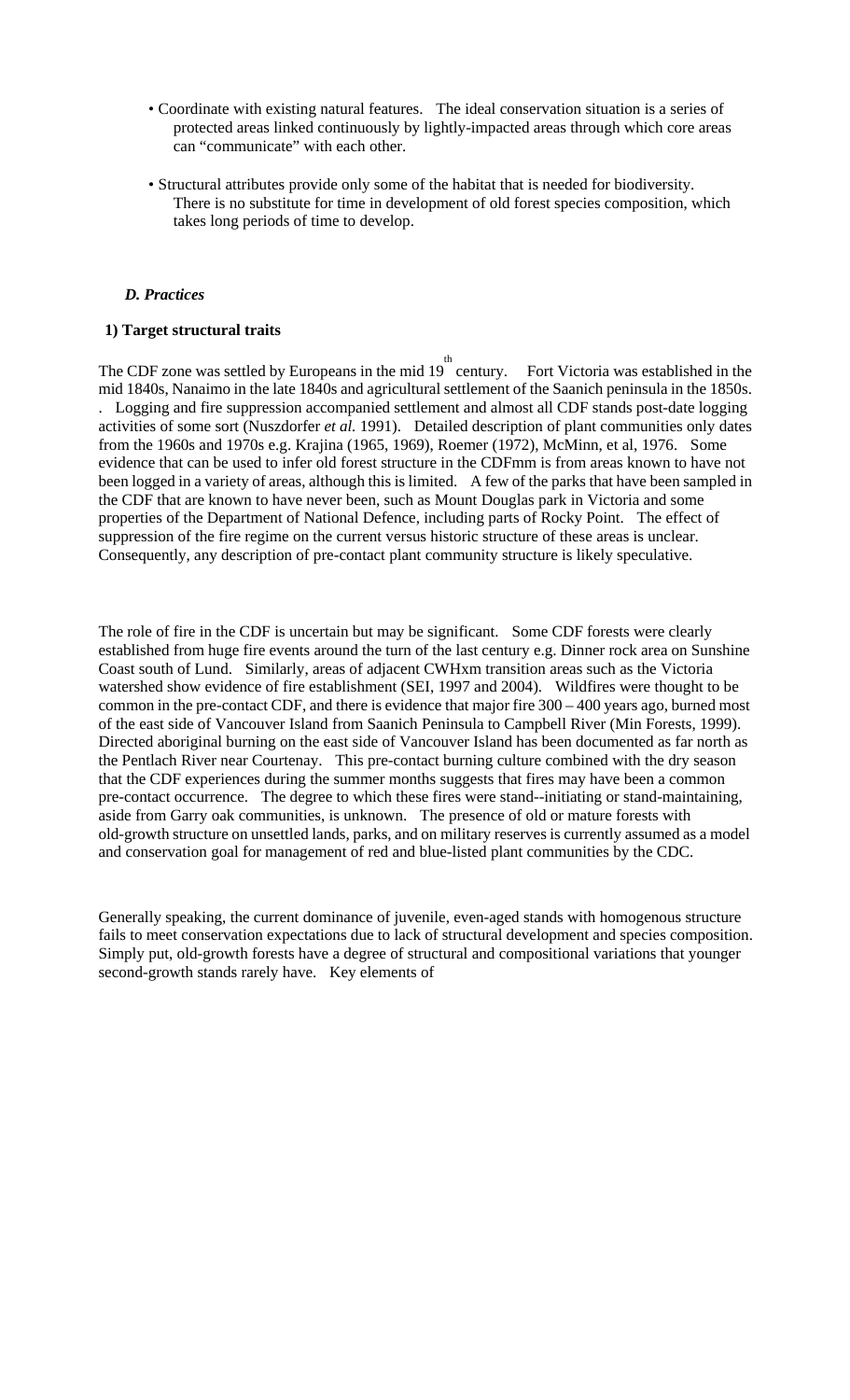this include high species diversity in understory plant species, canopy invertebrates and non-vascular plants, greater variation in tree sizes; variable canopy structure that included frequent gaps; well-developed understory of non-timber species and significant amounts of coarse woody debris. Coarse woody debris is valuable both standing, as snags, and on the forest floor. A number of plant species are restricted to growing on coarse woody debris in old-growth forests (Feller 2003).

Forest representation is a principle of forest management that requires protection of sufficient unmanaged stands to provide natural ecosystem function as a prerequisite to any other kind of forest management including forest harvesting. Site series in the CDF that are on the red lists, and their associated ecological communities, are there due to an insufficient area of unmanaged stands protected in a mature or old state. The biodiversity guidebook defines mature stands as 80 years old in the CDF.

In summary, the structure of pre-contact CDF forests is not known with a high degree of accuracy but residual evidence suggests that old-growth structural features were at least present and that large, old, often widely-spaced, trees were a pivotal characteristic of the landscape. Much of the CDF has been permanently lost to urban development, agricultural conversion and industrial activity. Other loss is the result of fragmentation due to rural development, forest harvesting on private and crown lands and transportation corridors. Current stands in the CDF tend to be younger second growth stands that lack the traits of mature or older forests. However, also present are stands with a complex disturbance history that have a range of tree sizes and ages along with variable-sized gaps. These latter stands are often associated with historic diameter limit logging and root-rot occurrence. Such stands often contain individual trees that are at least 80 years of age and support complex vertical and horizontal structure. Therefore, to maintain or enhance the conservation value of existing stands in the CDF landscape, mature and old-growth structural features need to be preserved, where found, and enhanced through silviculture where absent. However, although structure can be recruited to a certain degree, long periods of minimal or no disturbance appear to be necessary to establish the full range of old-growth structural and compositional components.

## **2) Strategies for maintaining structural diversity in stands with high conservation value.**

Stands with high conservation value are those with greater amounts of species diversity, tree size differentiation; coarse woody debris; gaps; understory abundance. These stands should be considered a priority for conservation where they are found.

Stands with existing vertical complexity and Element Occurrence assessments of FAIR or GOOD conservation value are likely functioning already as element occurrences, with a good chance of developing into natural ecosystems on their own. All second growth stands require a conservation evaluation assessment to determine their level of ecological integrity. Areas with potential for core conservation areas should be reserved. It must be recognized that the conservation value of these stands will be reduced as a result of harvest.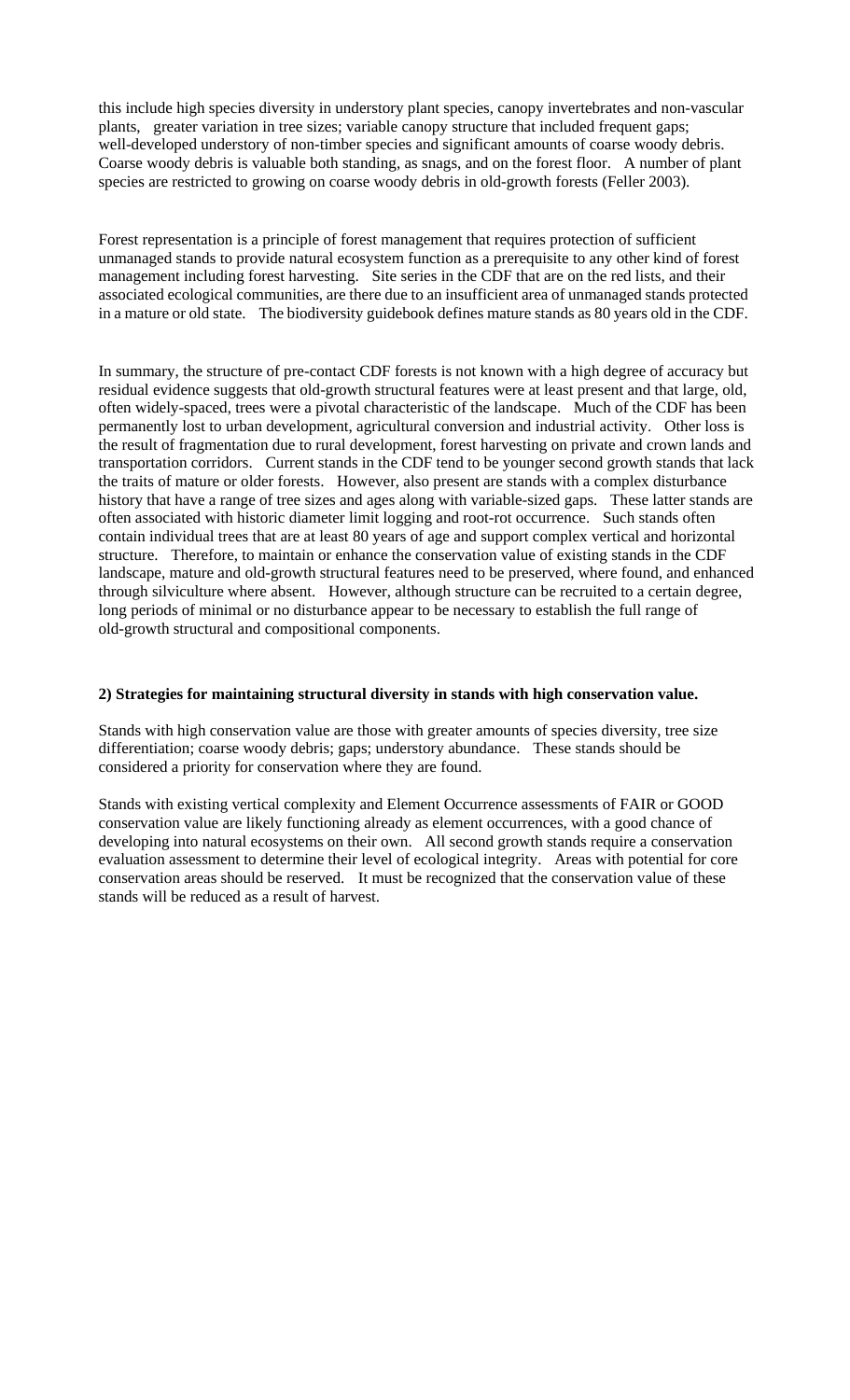#### **a. Wildlife tree patches and other reserves**

The designation of wildlife tree patches, or other types of permanent reserves, can be an effective method of conserving populations and mitigating the effects of development on ecosystem integrity at the stand level. The following description by Hunter (1997) provides the basis for an overview of dispersion and the effectiveness of reserves.

A landscape may be viewed as a group of interacting ecosystems. Movement of organisms is a key process, because this is one of the principle ways in which ecosystems interact. Types of movement include short-term home-range movements by animals, migration over annual time scales, dispersal of young organisms (including plant seeds and other propagules), and geographic range shifts in response to environmental change. Development that affects any of these four types of movement could impact a species, community, ecosystem, or plant communities.

Landscape development proceeds through several stages of intensity. Dissection is the creation of linear corridors, such as roads, that may limit the movement of smaller animals and clonal plants. Perforation is the creation of small openings, such as fields or settlement areas, usually connected by linear corridors. Fragmentation occurs when developments aggregate and begin to isolate undeveloped areas. The fragmentation stage is pivotal, as it tends to affect at least the home ranges of most animal species. Attrition occurs when residual natural areas are reduced in size to a minor component of the landscape. The CDF landscape and adjacent areas are in the fragmentation and attrition stage of development.

Fragmentation and attrition put populations at risk, and decrease the resilience of communities, thereby increasing the chance of extirpation and extinction. This may occur due to problems arising from an unbalanced age or sex structure in the population, genetic imbalance due to inbreeding and genetic drift, or random fluctuations in habitat quality e.g. weather, and catastrophic events, such as droughts and destructive storms. Management planning that allows the greatest amount of contact and movement between undeveloped areas or retains the greatest size of undeveloped area are the most effective from a conservation standpoint. Practices that retain the greatest degree of natural structure between undeveloped areas may also be effective, depending on the organism. Edge is also a factor. Some organisms, both plant and animal, prefer edge environments but many do not. The importance of edge as a conservation factor increases with the size of undeveloped reserves. A single large patch of old forest will have less edge per area than a similar sized area divided into a number of small pieces. The importance of edge increases with the amount of fragmentation and the attrition of undeveloped areas.

To be the most effective, wildlife tree patches and other reserve areas must be as large as possible with as much undeveloped contact between each other and undeveloped portions of the landscape as possible. A 5 ha wildlife tree patch is more effective than five one ha patches. A wildlife tree patch immediately adjacent to a park or another patch of intact forest is more effective than if the patch is situated inside a clearcut. Integration with other features is key to the effectiveness of reserves. Locating reserves adjacent to areas with little or no value for timber production, such as wetlands, riparian areas, or rocky knolls, increases the size, internal structure and overall utility of undeveloped areas. Contact, through intact natural or semi-natural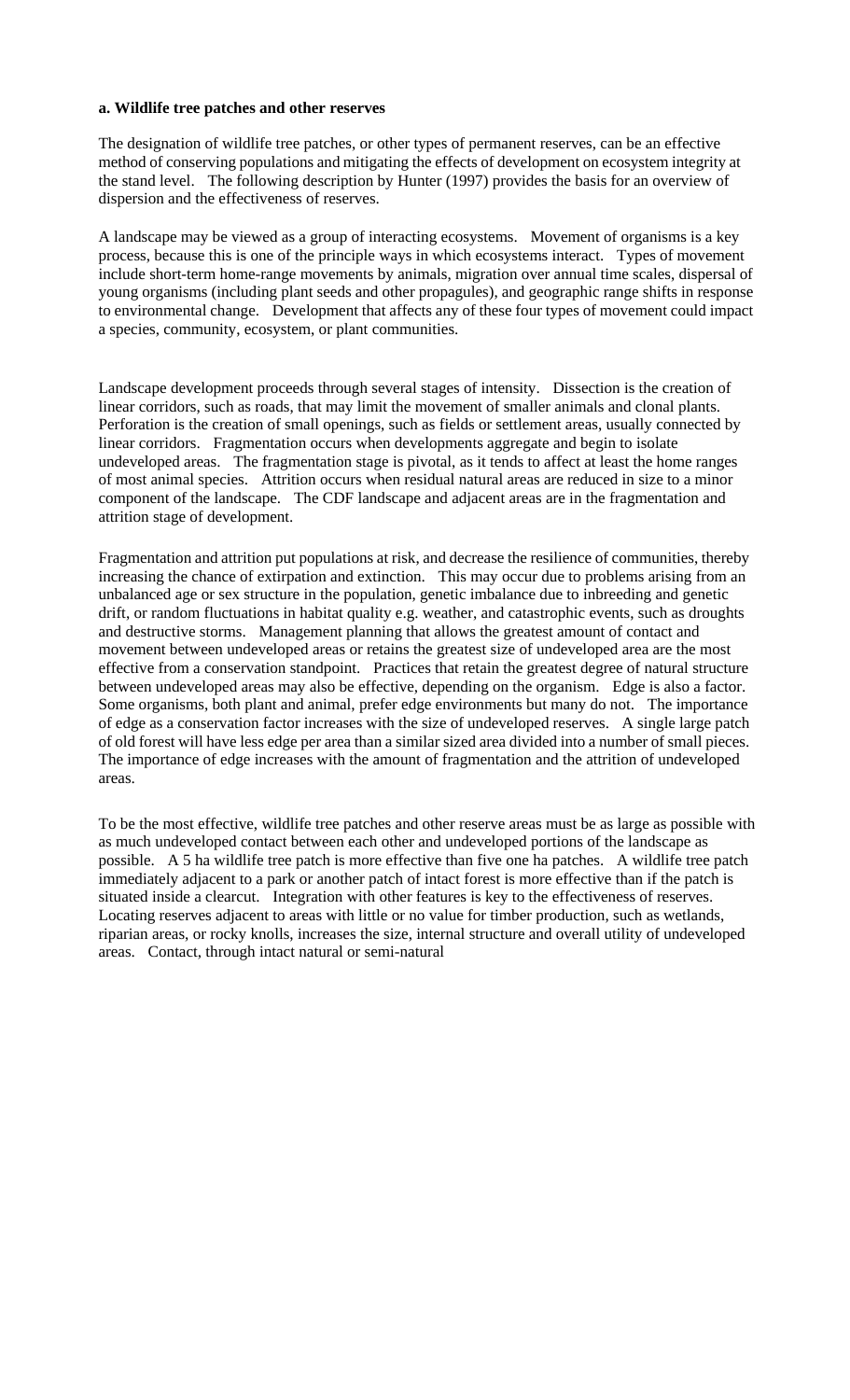vegetation, increases the conservation value of undeveloped reserve areas because they allow movement between these areas.

Undeveloped corridors, such as continuous belts of intact riparian vegetation or unlogged strips of forest, which connect reserve areas are better than no contact but are not the best strategy. Such corridors are vulnerable to disturbance, such as windthrow, because of their shape and allow the passage of alien species and diseases. They are often difficult to establish compared to more compact areas of the same size. Semi-natural areas that retain features such as snags, copses of advanced regeneration and retained trees are likely to form more effective connections between reserve areas than intact corridors surrounded entirely by developed areas. Silvicultural systems featuring permanent tree cover or extended rotations would work well in this regard. The ideal situation would be a combination that includes undeveloped corridors connecting reserves surrounded by a zone of semi-natural area.

### **b. Silvicultural systems options**

Logging of high-conservation-value CDF stands may result in species extinctions and further degradation of the forest ecosystems. However, the effects of logging these stands on community structure and populations can be mitigated by maintaining some sort of permanent tree cover of semi natural vegetation. This strategy will be most effective as a conservation measure when combined with the use of permanent reserves. The concept is to maintain the original stand structure and species diversity over the majority of the area in question at all times.

Several silvicultural systems may be appropriate for this and include: true single-tree selection systems, group selection systems, irregular and group shelterwood systems with reserves or extended rotations and retention systems with low removal levels. It must be noted that these silviculture systems should be applied with caution, as they can easily degenerate into high grading. All of these systems should be implemented using clearly defined and implemented cutting rules and post harvesting structural targets expressed as stand and stock tables. Use of these concepts and systems is described by Franklin et al. (1997) and Matthews (1991).

### **c. Silvicultural treatments to recruit structure**

A number of silvicultural treatments are useful for recruiting structure. Silvicultural treatments can increase the structural complexity of stands but they cannot totally substitute for time in the development of old-growth structural features.

Stand-level structure can be increased by preferentially increasing the growth of some trees to give variation in sizes and canopy level. The structure of individual trees may also be modified. The attractiveness of these options is that, in addition to promoting greater within-stand structure, they also can increase stand value by accelerating the growth and value of crop trees. For stands that currently have high conservation value, these treatments would be applied to the post-harvesting regeneration cohorts to allow them to blend with the existing stand. However, although the effect may be mitigated by these activities, logging will likely still degrade the conservation value of current high-conservation-value stands. Useful descriptions of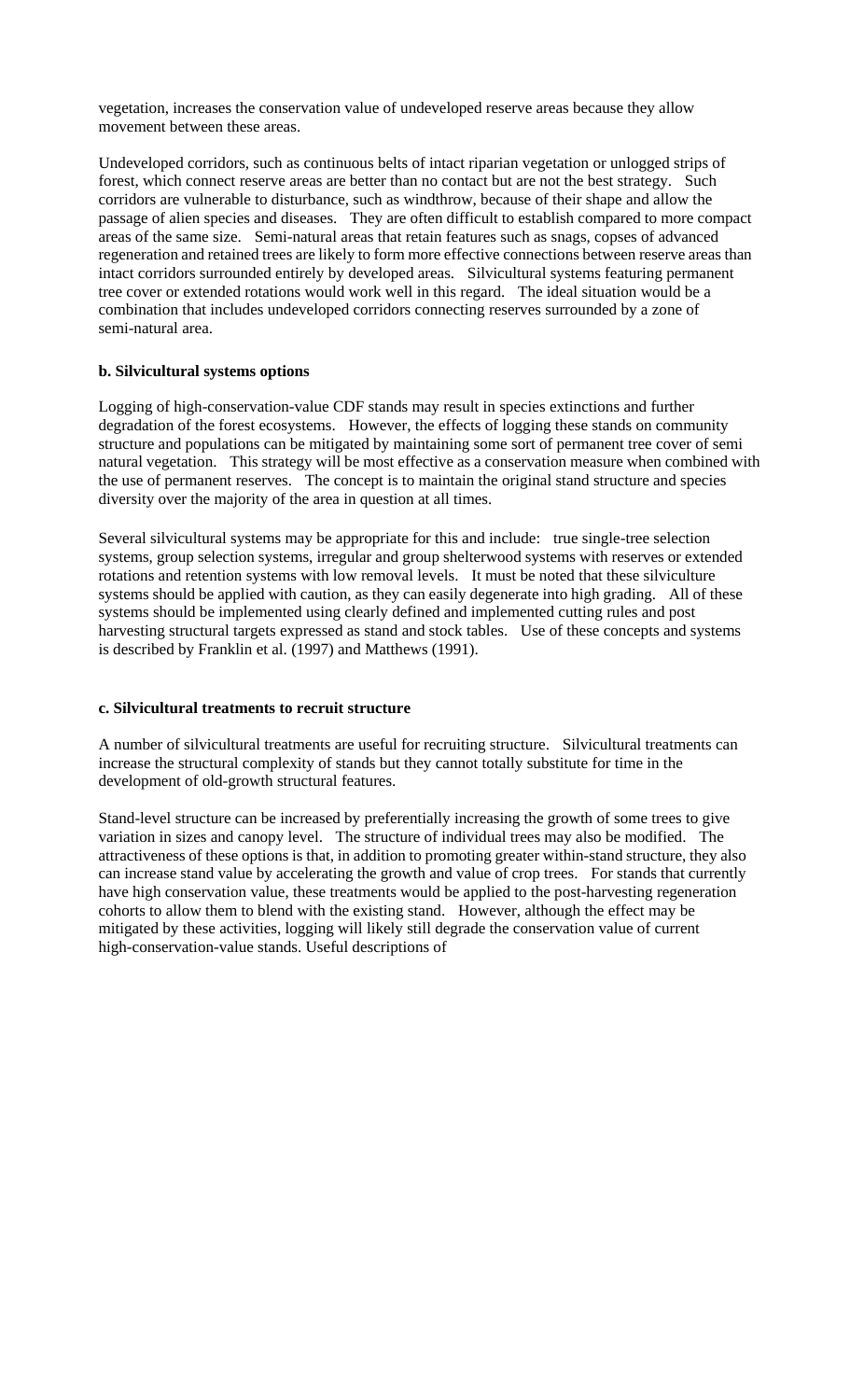the theory and application of these techniques are given by Curtis (1997), DeBell et al. (1997), Curtis et al. (1998) and Zobrist and Hinkley (2005) and are outlined below.

Commercial Thinning is generally regarded as being the most useful tool to enhance structural diversity amongst the tree layer. Some current CDF stands with high structural heterogeneity show evidence of past diameter-limit logging, which suggests that thinning is a very effective technique for enhancing structural diversity. The key concept here is for the thinning to be irregular, not uniform. This would include leaving some dense, unthinned areas and allowing some open glades to recruit. Heavier thinnings that allow increased light penetration to the forest floor can promote regeneration of tree species and non-timber understory recruitment. Thinning can be applied at variable intervals to recruit the desired stand structure. Snags may be recruited by girdling, or there may be areas of *Phellinus weirii* (laminated root rot) that may be reserved from harvesting for snag recruitment. Thinning of commercial-sized trees also has the advantage of creating interim cash flows to defray the cost of operations.

Juvenile Spacing or pre-commercial thinning has a similar effect as commercial thinning, but is applied earlier in the rotation. Juvenile spacing treatments can be applied to achieve structural diversity but also to allow for growth to be concentrated on fewer remaining stems/ha which will allow for an improved economic opportunity for a commercial thinning at an earlier age. Commercial Thinning and juvenile spacing can also be used to favour a desired species mix.

Pruning can be employed to give irregularity to the canopy. As with other treatments, pruning should be selectively and variably applied, rather than in a uniform manner.

Aerial fertilization applied after spacing or commercial thinning treatment can help promote growth and increase structural diversity over a shorter period of time. The results are dependant on the spacing or commercial thinning treatment regime that was applied. Single-tree fertilization can also be used to promote differentiation within the stand. In this case, individual trees are selected for their desired characteristics and are fertilized to promote their growth further.

Extended rotations, greater than 120 years, allows for the recruitment of larger trees and more structural diversity than would necessarily be managed for under shorter rotations. Commercial thinning offers and opportunity to harvest timber values while still be able to meet or achieve structural diversity objectives of mature or old forests.

An entire area or stand does not have to be put on an extended rotation. Over areas that are being managed on shorter rotations, small groups of trees and individuals should be retained for longer periods of time Individual trees will grow in size and eventually become veterans, snags, and then CWD. Small groups of trees have been shown to provide greater biodiversity on an area than scattered individual trees.

### **d. Retention of existing features**

Perhaps one of the easiest and most intuitive ways to retain structure during logging is simply to leave it where it is. Snags and large woody debris are a good example of this. Leave woody debris and cull trees in place during logging rather than removing them to a landing. Snags typically pose a safety hazard and are usually felled during logging. Therefore, snag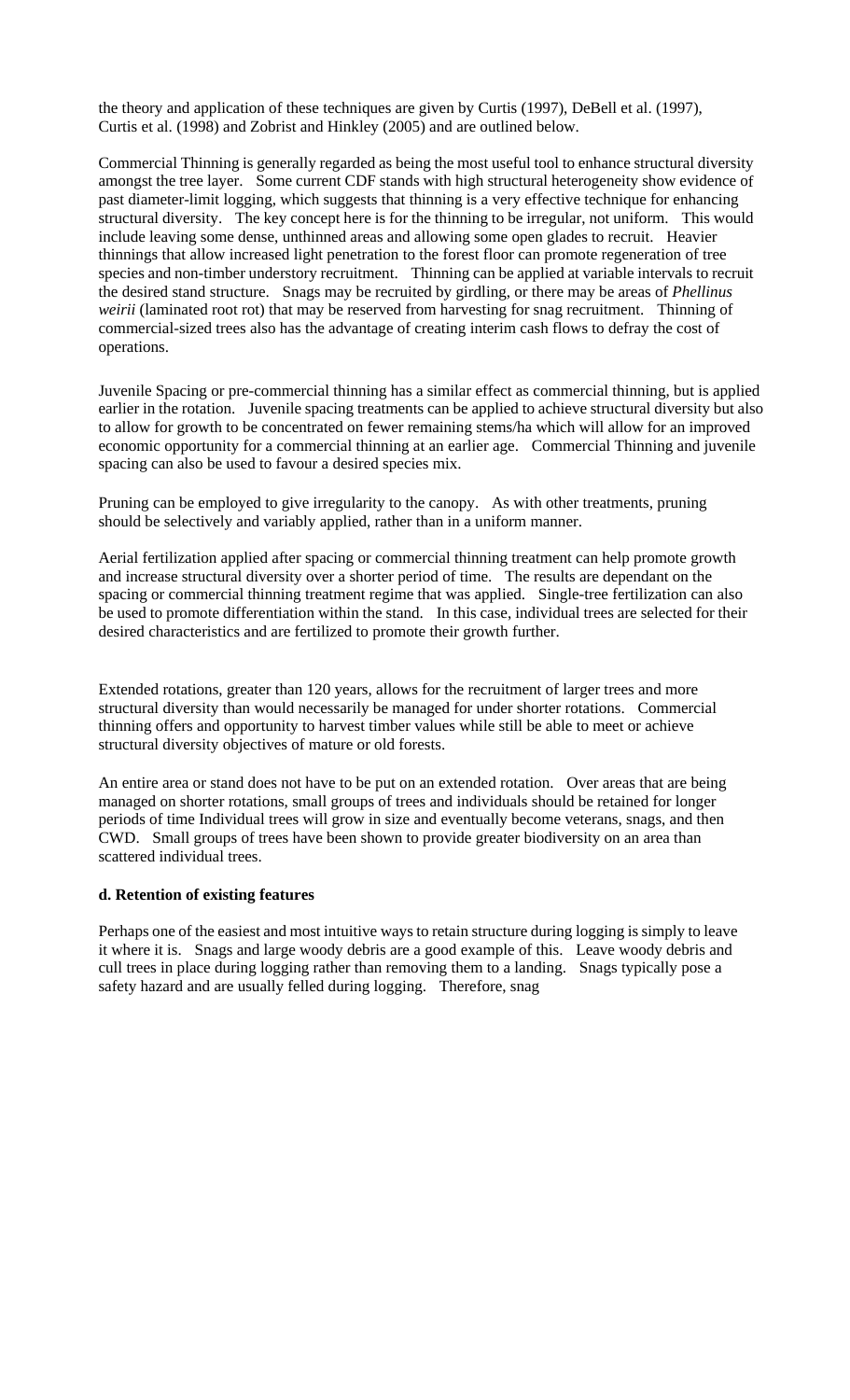retention must be facilitated by their inclusion in small reserves or retention patches. This should not present a major complication in systems with higher retention levels, such as the selection systems, irregular shelterwoods, or retention systems

Leave scattered groups or Individual trees after harvesting. Groups contribute to the overall biodiversity and structural diversity of the area and provide for areas of red listed plant communities to become established and populate other areas over time. Individual stems provide for structural diversity, future veteran trees, snags, and CWD over the area. Wind firm trees should be selected where possible. Strategies for optimizing the utility of existing features through their retention are discussed by Curtis et al. (1998), Franklin et al. (2002) and Zobrist and Hinckley (2005)

Vernal pools (transient pools of water that only occur in the winter and spring) are a special feature of the CDF. These temporary spring pools are critical for the reproduction of a number of amphibian species, notably salamanders, newts and frogs, a number of which are red and blue-listed species. Include these areas in reserves and retention areas, as a high priority. If surrounding trees cannot be retained, care should be taken to retain any deciduous species, including tall shrubs, to shade them.

## **3) Strategies to recruit structural diversity and old-forest traits in structurally homogenous stands.**

## **a) Silvicultural systems options.**

To increase the conservation value of plantations, their structure needs to be made more variable. This does not have to significantly compromise the value or productivity of stands but it does increase management inputs. Many of the classical silvicultural systems were designed around increasing wood value or saving money through the promotion of regeneration. The silvicultural systems listed here are suggested for converting existing plantations into more structurally diverse stands.

The group selection, variable retention and irregular shelterwood with permanent reserves are suggested as appropriate silvicultural systems for the recruitment of increased structure into uniform second-growth stands. The use of these systems is described by Matthews (1991) and Franklin et al. (1997). The group selection system is easier to design, apply and regulate than the single-tree silviculture system. Group selection has been used to successfully convert "plantation forests" to a more 'natural' irregular forest in Europe, North America and the Tropics. Openings created by this system are approximately one tree length in diameter. Entries through successive cutting cycles eventually create an uneven-aged stand. An advantage of this system, over the single-tree selection system, is that the larger openings allow for more light penetration and the ability to recruit and grow shade intolerant species, such as Douglas-fir.

Irregular shelterwood system is similar to group selection, in that multiple entries are used to expand the size of small groups over a period greater than 20 years. Unlike the group selection system, the irregular shelterwood system eventually may remove all mature trees before new ones have been recruited. However, unlike uniform shelterwood systems or clearcutting, mature trees are retained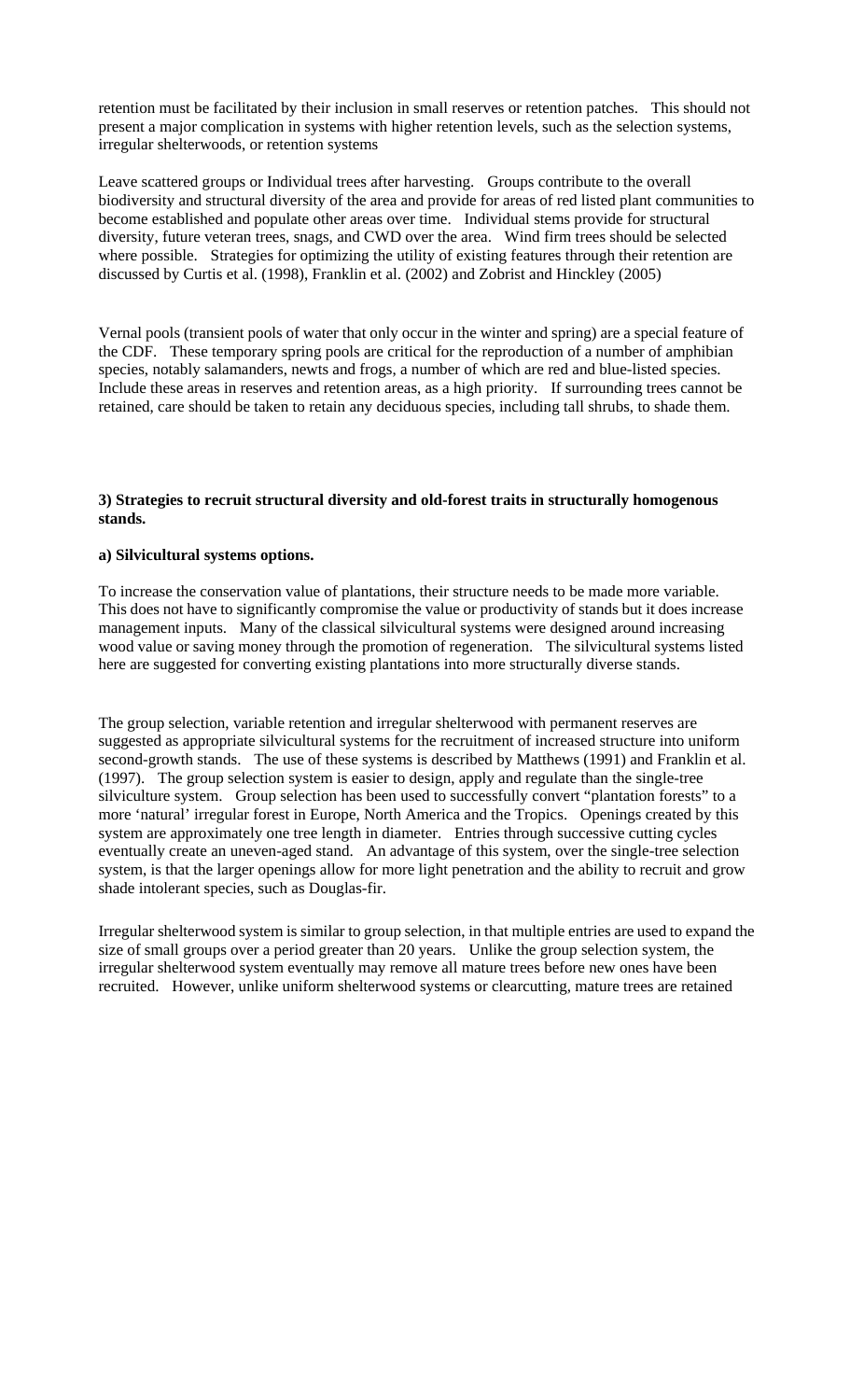in the stand for a greater period of time. The advantage of irregular shelterwood systems is that they create quite irregular stands, allow for valuable wood to accrue on larger residual trees and allow a more concentrated flow of timber from a stand than do selection systems.

Variable retention systems may also be used to retain mature trees in a stand longer than traditional clearcuts. However, variable retention stands are more likely to result in two-storied stands, rather than having a greater range of sizes, than the other two systems.

The conservation value of all three of these systems can be used to increase structural diversity through the inclusion of permanent leave trees or small permanent reserves e.g. around vernal pools.

## **c. Silvicultural treatments to recruit structure**

These treatments would be similar to those described in section 2. The main difference would be that more of a stand's area would likely need to be treated to significantly have an impact. Treatments should be used in combination for an additive effect that will improve structural diversity over a shorter time frame. Curtis et. al. (1998) is an excellent reference on this subject. The use of extended rotations should also be considered for modifying structure in plantation forests.

Much of the forested CDFmm on Crown lands consists of age class 3-4stands that are 60-80 years of age. The stands are generally characterized as uniform in age with homogenous stand structure. For these conditions, preference should be given to:

- 1. Extending rotation ages through commercial thinning. This will allow for an older or mature forest stand structure to develop. Applying a variable density thinning regime is also preferential to diversifying the stand structure.
- 2. Aerial or single tree fertilization should be considered on areas that have the ability to respond to treatment. Preference should be given to areas that have been commercially thinned, and secondly to areas that have been juvenile spaced and pruned, and thirdly to areas that have been juvenile spaced.
- 3. Clearcutting root disease centres or areas of forest health concerns will assist with promoting regeneration to Douglas-fir and provide early seral stage development. Allowing some smaller root disease centres will allow for snag recruitment and potentially course woody debris. Retaining root rot areas within riparian reserves may also serve this purpose without unduly impacting timber supply.
- 4. Harvesting of offsite or deciduous species and reforestation to Douglas-fir. Consideration must be given to the amount of deciduous stands within a forested area and the biodiversity values and role that they contribute.
- 5. Harvesting areas using an irregular shelterwood system, group selection, or retention system. Plans and prescriptions should include the retention of 10 dominant Douglas-fir stems/ha to develop into large veteran trees, snags and eventually course woody debris. In areas that are not being managed on longer rotation ages, retain individual trees and patches and apply an irregular commercial thinning regime within the patches.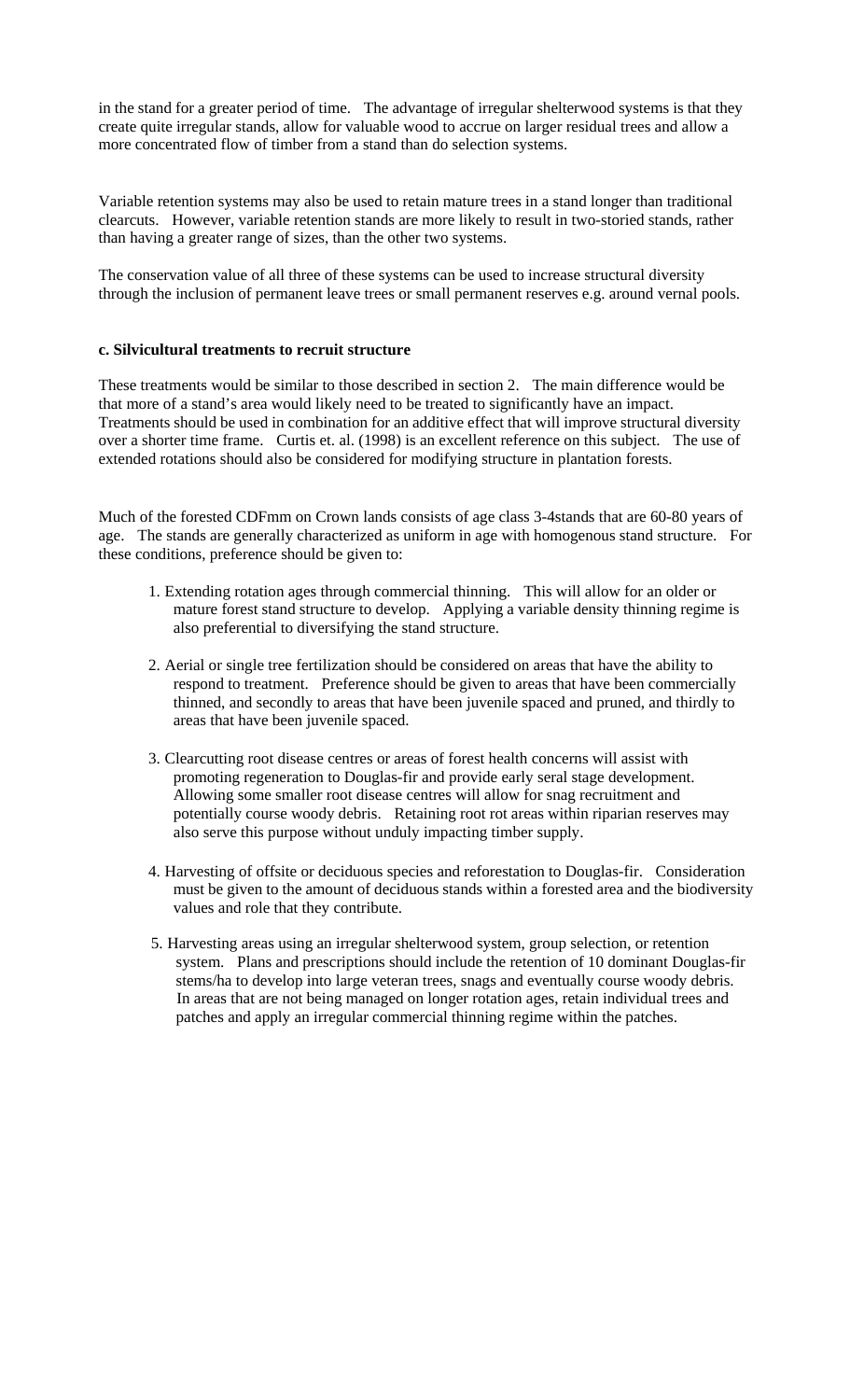6. Juvenile spacing and pruning of selected areas to promote larger stems and greater structural diversity. Preference should be given to applying irregular thinning regimes. Juvenile spacing can play a key role in improving stand conditions and economic opportunities for future commercial thinning entries while also promoting greater stand structure. Consideration should be given to areas that will be managed on longer rotations.

## **d. Retention of existing features**

Suggestions here are similar to Section 2. Typically, second-growth stands that have previously been clearcut logged lack the structural diversity of old or mature forests especially if they have burned as well. The retention of any coarse woody material in second-growth stands or plantations is thus a very necessary step for enhancing the structure and diversity of these areas. The retention of any features that have survived past disturbance, such as veteran trees and snags, will also provide increased structural diversity in these stands.

## *E. References*

Blackwell, B.A., Hedberg, H.A. and J.A. Trofymow. 2002. Stand structure and species composition in chronosequences of forests on southern Vancouver Island. Canadian Forest Service, Pacific Forestry Centre, Information Report BC-X-395. Victoria, BC. 61 p.

Curtis, R.O. 1997. The Role of Extended Rotations. *In:* Kohm, K.A. and J.F. Franklin (eds.), Creating a Forest for the 21<sup>st</sup> Century, Island Press, Washington, D.C. p 165 - 170.

Curtis, R.O. DeBell, D.S., Harrington, C.A., Lavender, D.P., St. Clair, J. B., Tappeiner, J.C. and J.D. Walstad. 1988. Silviculture for Multiple Objectives in the Douglas-fir Region. Ge. Tech. Rep. PNW-GTR-435. Portland, OR: U.S. Dept. of Agriculture, Forest Service, Pacific Northwest Research Station. 123 p.

DeBell, D.S., Curtis, R.O., Harrington, C.A. and J.C. Tappeiner . 1997. Shaping Stand Development Through Silvicultural Practices. *In:* Kohm, K.A. and J.F. Franklin (eds.), Creating a Forest for the

21<sup>st</sup> Century, Island Press, Washington, D.C. p. 141 - 150.

Egan, B. The Ecology of the Coastal Douglas-fir Zone. 1999. Ministry of Forests. Research Branch, Victoria, B.C.

Franklin, J.F. and C.T, Dryness. 1973. Natural Vegetation of Oregon and Washington. U.S. Dept. Agric. For. Serv., Gen. Tech. Rep. PNW-8. Portland, OR. 427 p.

Franklin, J.F., Berg, D.R., Thornburgh, D.A. and J.C. Tappeiner . 1997. Alternative Silvicultural Approaches to Timber Harvesting: Variable Retention Harvest Systems. In: Kohm, K.A. and